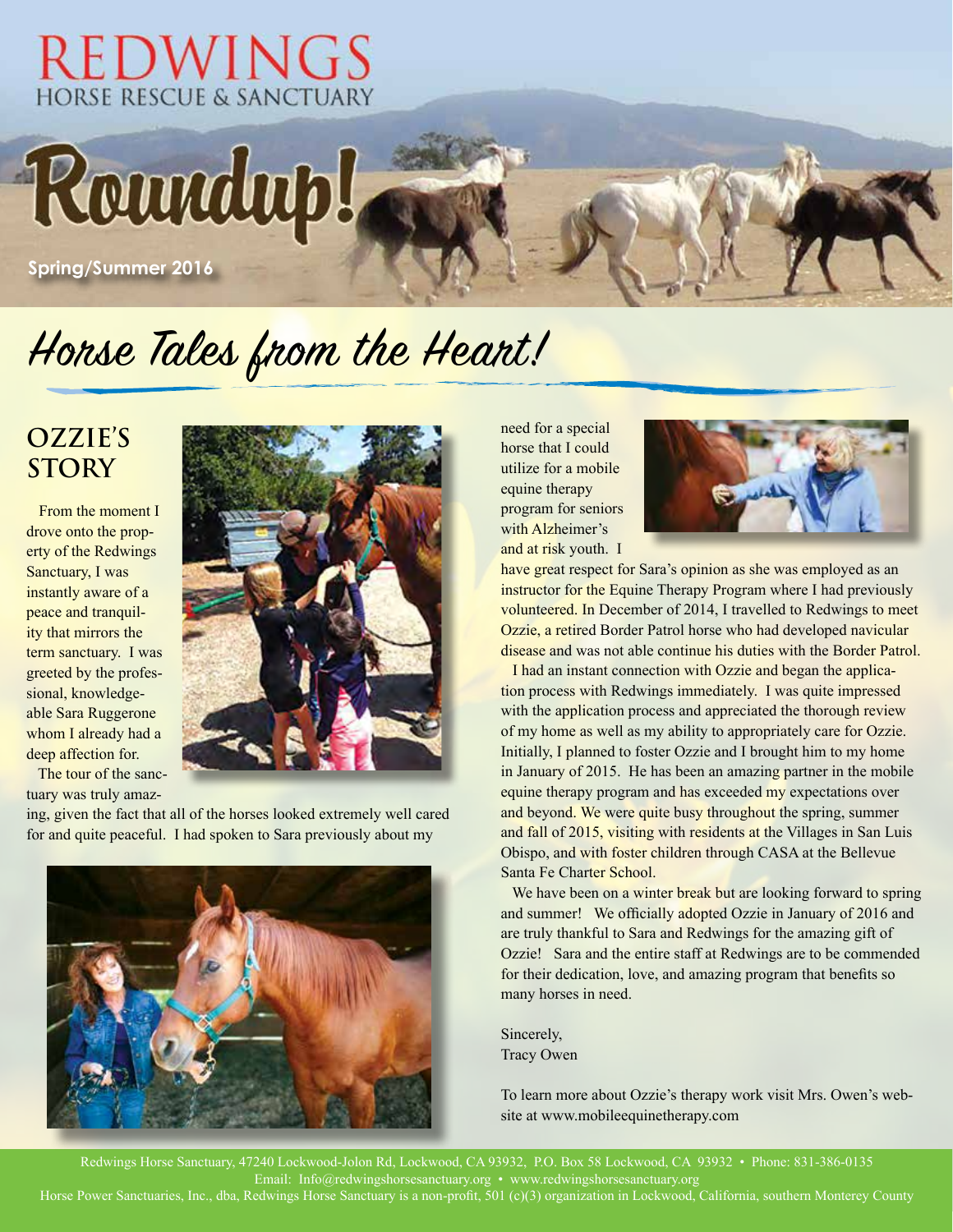## Sara's Journal

Spring is here and the horses are enjoying the longer days foring is here and the honses are enjoying friends are shed-<br>and lush green grass. All of our equine friends are very<br>and lush green which keeps the staff and volunteers very and lush green grass. All of our equino and volunteers very<br>ding like crazy which keeps the staff and volunteers very<br>ding is amound all the loose hair. The can well gummer ina case of a syluhich keeps the stage and wait for them<br>ding like croving all the loose hair. We can't wait for them<br>busy removing all the loose hair their shing new supma busy removing all the coose has their shiny new summer<br>to finish shedding and show off working with our CAPMA<br>coats. I am really enjoying when careers and homes. to finant and neally enjoying working with our domes. The<br>coats. I am ready for new careers and homes. The<br>horses getting them ready for new careculary allows me honses getting them ready for her the sanctuary allows me<br>hew addition of a posse course at the sanctuary allows me<br>to get the honses comfontable with different obstacle. I hope<br>to get the intrust as we master each new clu her use the hondes comfortable with user obstacle. I hope<br>give their trust as we master each new obstacle. I hope<br>give these wonderful off track thoroughbreds find their o giv their trust as we master each new ordereds find their<br>all these wonderful off track Thoroughbreds find therest four these wonderful off track Thorough you are interested<br>forever homes in the coming months. If you are interested<br>b. leater/adopting one of these beautiful, athletic, and in forever homes it the loming montain.<br>Ionever homes it the loming montain that at the call<br>in foster/adoptineds please call or email ws.<br>In January Cara and I attended the Sunshine Millions<br>event at Santa Anita Park to p In our atslanta anita Park to participate the day with the<br>grant presentation. We enjoyed spending the day with the<br>carma team, and the other after care partner organiza tions. We thank CARMA for their support of our organiza-tion and their effort to help retired Thoroughbreds find tion and their equines and second careens.<br>Their forever homes and second careens cation for accredi-<br>In early March I submitted our application is canotic the early March I submitted our appennent Sanctuaries.<br>tation by HAL - Hobal Federation of Animal Sanctuaries.<br>HALL is an international organization that approves sanctuation by a international organization that appen their strict<br>aries of all species, the sanctuary must meet their strict<br>aries of accept catandards, to be considered for versite level of specific standards, to be considered for verifica-tion or accreditation status. We just completed our site

lever of Specialitation status. We just complex with the<br>inspection and are looking forward to the next step in the<br>accreditation process. To learn more about 970sl visit www.sanctuaryfederation.org In late January Redwings applied for the Unwanted

In late January Redurings applied on the day the<br>Horse Veterinary Relief Campaign supported by the AAEP (American Association of Equine Practitioners) and MERCK Animal Health. In early March we received a letter informing us that 40 doses march we received a term of doses of Rabies vaccination<br>of 6 way vaccination and 40 doses of Rabies vaccination of 6 way raccomment our veterindrian. This generous<br>were being shipped to our veterindrian. This generous<br>donation will help us vaccinate almost half our hendy donation will help us inclinate atmost here it thankful to<br>saving us hundreds of dollars. We are very thankful to both organizations for their dedication to helping rescues and sanctuaries across the country! and sanctuaries as was liggen and very handsome, all<br>Black Jack is getting biggen and very handsome, all Black fack is getting biggen and to celebrating his first<br>the staff are looking forward to celebrating his first<br>e. the U ... May 26th the now has two buddies to share the stage are cooking the now has two buddies to share his pasture with, in February we added Cyclone, our beautiful bay Arabian, to his pasture. We also moved beautique bay couring.<br>The Draft herd to a new and bigger positive in early<br>March. It was wonderful to see lange. They love to march. It was wonus fillside home. Shey love to<br>investigating their new hillside home. Shey love to stand at the top of the hill in their pasture and keep a watchful eye on the whole ranch.<br>aw is all to a great start at led watchful eye on the wat start at Redwings. Thank you for<br>2016 is off to a great start at Redwings. Thank you for your continued support and we look forward to a prosperous year!

–Sara

CARMA **CARMA**<br>SANTA ANITA PARK JANUARY 30, 2016

### Staff Spotlight: Tony Pina

Tony grew up in King City, California. In May 2015 Redwings was fortunate to have Tony join our team.

Tony quickly learned the routine and got to know all the horses. His dedication to Redwings and keeping the sanctuary looking pristine is unsurpassed. Tony is extremely compassionate with the horses and takes great pride in keeping their home clean, safe, and comfortable. No task is too difficult or too large for Tony to tackle, he takes it all in stride.

When Redwings was short staffed around the holidays Tony stepped up and offered to work 7 days a week to allow the other staff members time off with their families. Tony is looking forward to beginning to cross train to include equine care assistant responsibilities.

Redwings has a bright future with Tony on our team, and we are so thankful to have him.



Redwings Horse Sanctuary, 47240 Lockwood-Jolon Rd, Lockwood, CA 93932, P.O. Box 58 Lockwood, CA 93932 • Phone: 831-386-0135 Email: Info@redwingshorsesanctuary.org • www.redwingshorsesanctuary.org **2**

Horse Power Sanctuaries, Inc., dba, Redwings Horse Sanctuary is a non-profit, 501 (c)(3) organization in Lockwood, California, southern Monterey County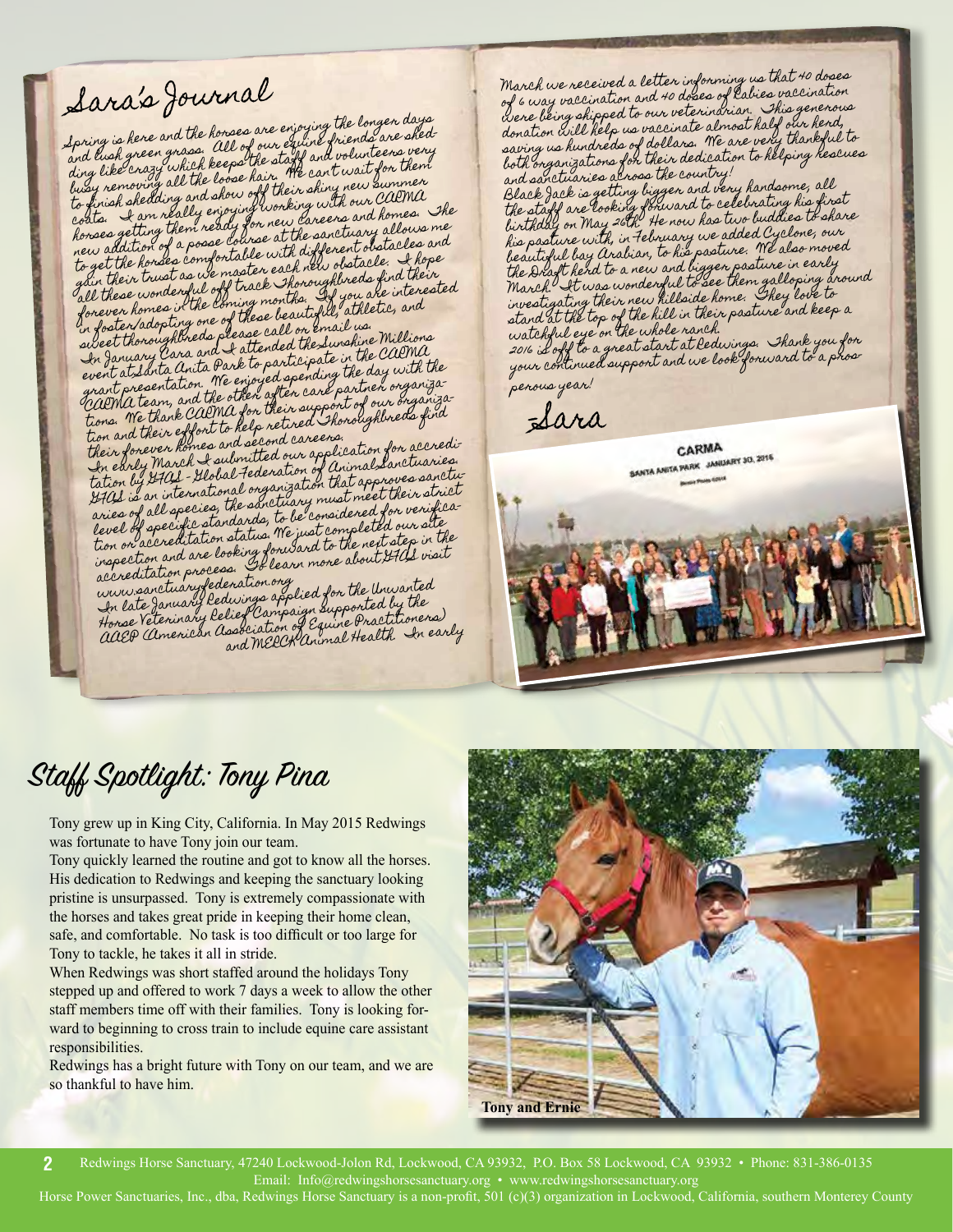#### Charlie and Winston

 On a rainy day in January Redwings received a call about two Arabian horses in need. Charlie and Winston had enjoyed a great life with their owner for almost 20 years. They had been wonderful trail horses and were loved by everyone in the neighborhood. The residents of the street they lived on looked forward to seeing the horses walking down the road to go to the river bed for a nice trail ride every week. Many of the neighbors would come visit the horses and bring them carrots and apples. Unfortunately Charlie and Winston's owner became ill and passed away without leaving any money or instructions for the care of his beloved horses. The man's daughter viewed the horses as worthless and quickly decided that if no one would take the horses, she would have them shot. Luckily a neighboring couple decided not to let anything happen to these wonderful horses. They had no knowledge of horse care, but they refused to stand by and watch the daughter dispose of the man's beloved companions.

 The daughter signed the horses over to the kind neighbors and they lead them down the street to their property. Once the horses were safely on the neighbor's land the couple realized that they had a lot to learn and quickly called out a local



**Winston**

veterinarian to assess the condition of the horses. After a thorough health inspection the vet found that the gelding, Winston, was in great health other than needing dental care and being overweight. The mare, Charlie, was also in good health other than being underweight and in

bad need of a dental. Her teeth were so bad that her lips quivered when she tried to eat. Both of the horses received dentals, deworming, and vaccinations. The vet also instructed the couple on what to feed the horses and how often they needed hoof care, deworming, and vaccinations.



**Charlie**

 The wonderful couple was dedicated to helping these horses but they knew they could not keep them forever. When they called Redwings on that cold and wet day there was something about their story that intrigued the staff, consequently the equine care supervisor was sent to evaluate the horses. What she found when she arrived were two of the kindest and most gentle little Arabians that you can imagine. Both horses greeted her at the gate and stood calm and patient while she looked them over. The rest of the staff agreed that Charlie and Winston deserved a happy ending, and in March Charlie and Winston came home to Redwings. We thank the wonderful neighbors for their dedication that gave Charlie and Winston a second chance.

 Both Charlie and Winston are ridable and very gentle. We hope to find them foster/adoptive homes where they can once again be someone's cherished companion and trail horse. If you are interested in meeting Charlie or Winston please call or email us.

#### Welcome to the hend.



**JoJo adopted by Jim and Carlen of Arroyo Grande**

Recently Adopted



**Ozzie adopted by Tracy of San Luis Obispo**



**Butch adopted by Nancy and Spencer of Linden**









Farewell

*Until we meet again over the rainbow bridge...rest in peace dear friends*



Redwings Horse Sanctuary, 47240 Lockwood-Jolon Rd, Lockwood, CA 93932, P.O. Box 58 Lockwood, CA 93932 • Phone: 831-386-0135 Email: Info@redwingshorsesanctuary.org • www.redwingshorsesanctuary.org Horse Power Sanctuaries, Inc., dba, Redwings Horse Sanctuary is a non-profit, 501 (c)(3) organization in Lockwood, California, southern Monterey County **3**